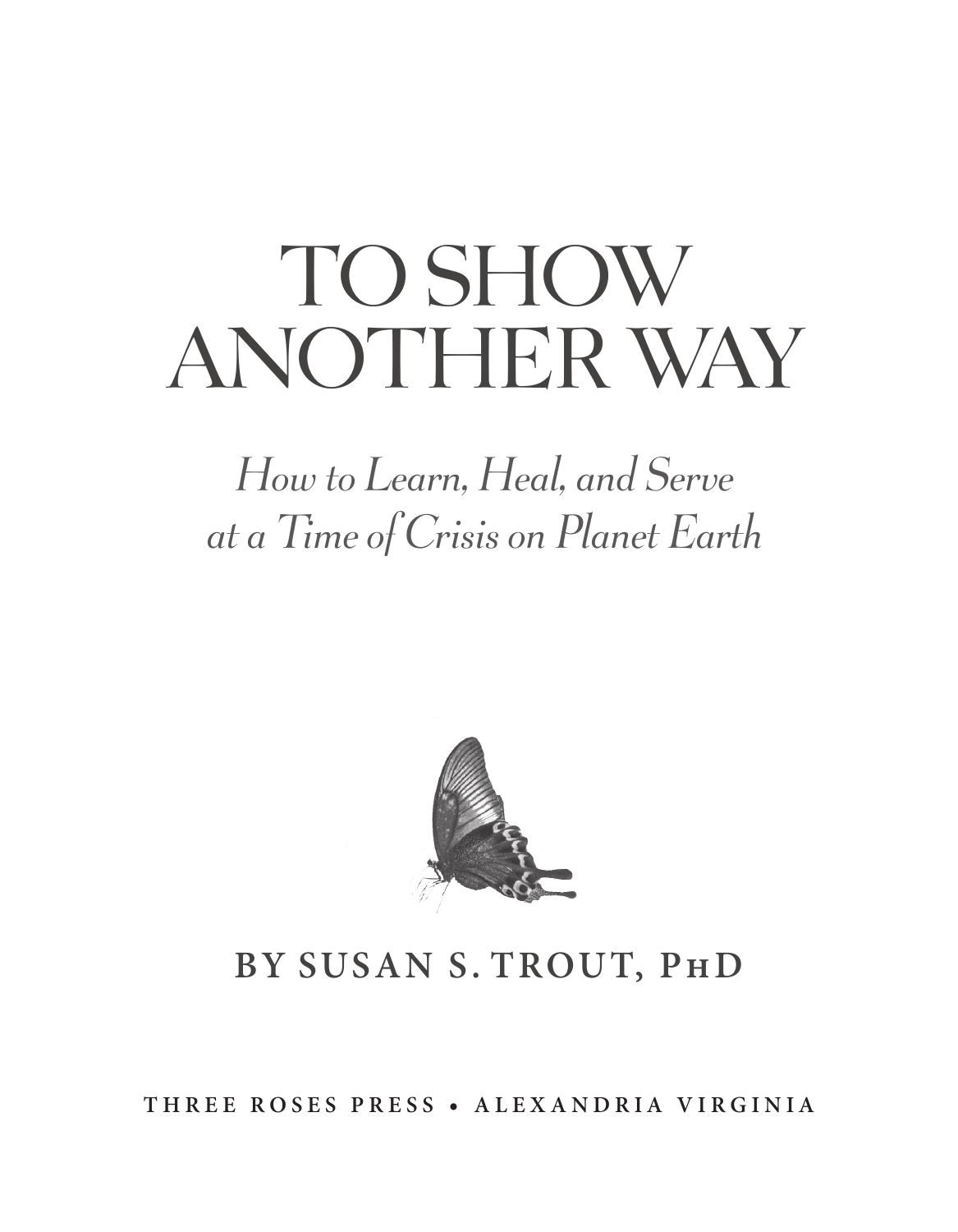Susan S. Trout: *To Show Another Way: How to Learn, Heal, and Serve at a Time of Crisis on Planet Earth*

Copyright © 2020 by Susan S. Trout

Portions of this book were first published in *Born to Serve: The Evolution of the Soul Through Service, The Awakened Leader: Leadership as a Classroom of the Soul*; and *The Clarion Call: Leadership and Group Life in the Aquarian Era.*  Others were first published in Susan Trout's blog and in newsletters of the Institute for the Advancement of Service.

You are free to share selections of this work for noncommercial purposes as long as you attribute what you share to the author. You may summarize the material in this book provided that you accredit it to the author and do not alter its meaning.

> Published by Three Roses Press, P.O. Box 320245, Alexandria, VA 22320 Printed in the United States of America Signature Book Printing, www.sbpbooks.com

> > ISBN-13: 978-1-7340102-0-6 Library of Congress Control Number: 2020901297 Cover and book design by Jane Perini Thunder Mountain Design & Communications Photo by Maggie Scobie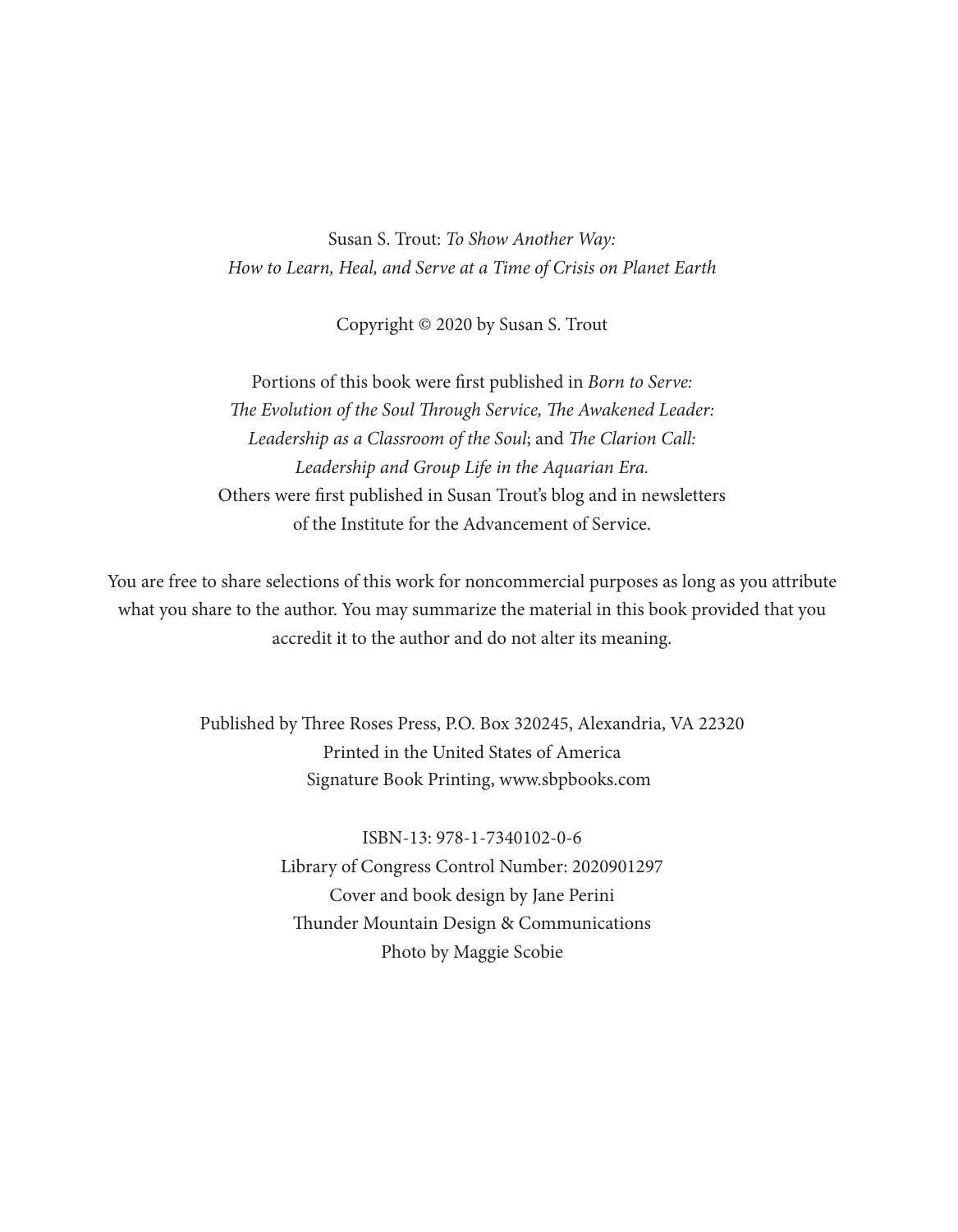#### CHAPTER FIVE + TEACHING FOUR

## *Radiating Light to All That Is*

*At times our own light goes out and is rekindled by a spark from another person. Each of us has cause to think with deep gratitude of those who have lighted the flame within us.*

 *~* Albert Schweitzer

Many years ago I had a friend who was a physician. I noticed a remarkable phenomenon whenever I was in his presence. Whether we were walking the neighborhood, taking a trip (whether by land, sea, or air), or information is phenomenon whenever I was in his presence. whether we were walking in the neighborhood, taking a trip (whether by land, sea, or air), or informally visiting friends or relatives, we repeatedly encountered people in the midst of a lifethreatening crisis or accident. These events didn't occur when I was by myself or with other people, and they stopped happening in my life when my friend moved on. what struck me about these synchronistic events was the feeling I had while watching him tend to those who were seriously injured or emotionally traumatized. He seemed to *give himself into* what he was doing with love, care, compassion, and competence. He was present in the moment as he **showed another way,** radiating Self-Light to those he served.

#### **Self-Light**

As human beings, we each have the capacity to generate and radiate Light. Spiritual philosopher and self-described "practical mystic" David Spangler refers to the genera-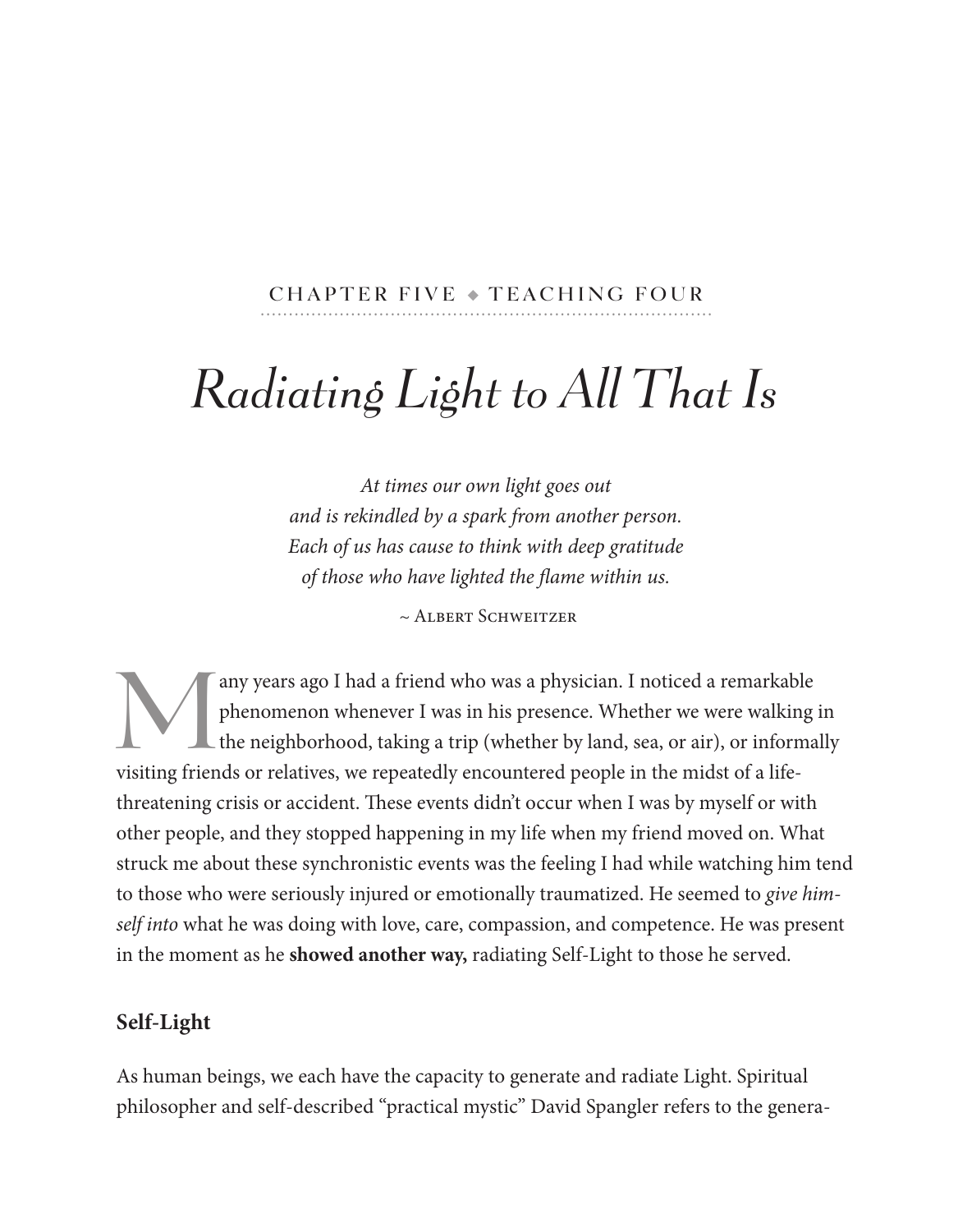#### 120 • TO SHOW ANOTHER WAY

tive source of Light and its spiritual presence within us as "Self-Light." He writes that this Light is naturally within us—it is not Light that we bring down from the higher realms. Although we can also bring Light down from above and extend it into the world, it is essential that we acknowledge the Self-Light we are born with and allow it to radiate forth into the world from within us.

Research shows that the eyes are the most sincere part of our face. when we see a person's eyes glisten, it is highly possible that we are witnessing that person's Self-Light. This may be why the eyes are often referred to as the windows of the soul.

How paltry is our awareness and understanding of the power of our Self-Light! Spangler notes that we too often disown or do not recognize our Self-Light:

What we forget is that we are that Light...the sun that burns away the fog. The Light is in all of us, but it can be dimmed. If this were not true [if our Light could not be dimmed], we would be living in a very different world, one in which nature is honored and partnered with care and love, one in which the stranger is simply a friend we have yet to meet, one in which each individual represents a potential for discovery and growth, one in which community and collaboration, as well as the honoring of each person's uniqueness, are the hallmarks of life. we want such a world. we pray for such a world … the Light fuels our hope for such a world.

Our Self-Light exists within us as an expression of the will of our Soul—our Higher Self—and can increase or decrease. It increases when we accept the presence and purpose of this Light, when we view Earth as a school in which we learn, heal, and serve, and when we are compassionate, loving, and caring. when our Light is dimmed by doubts, angers, prejudices, hatreds, or apathy, or we turn to outer temptations, distractions, addictions, or self-neglect, *it is crucial that we ask the Light to illuminate the darkness and show us another way.*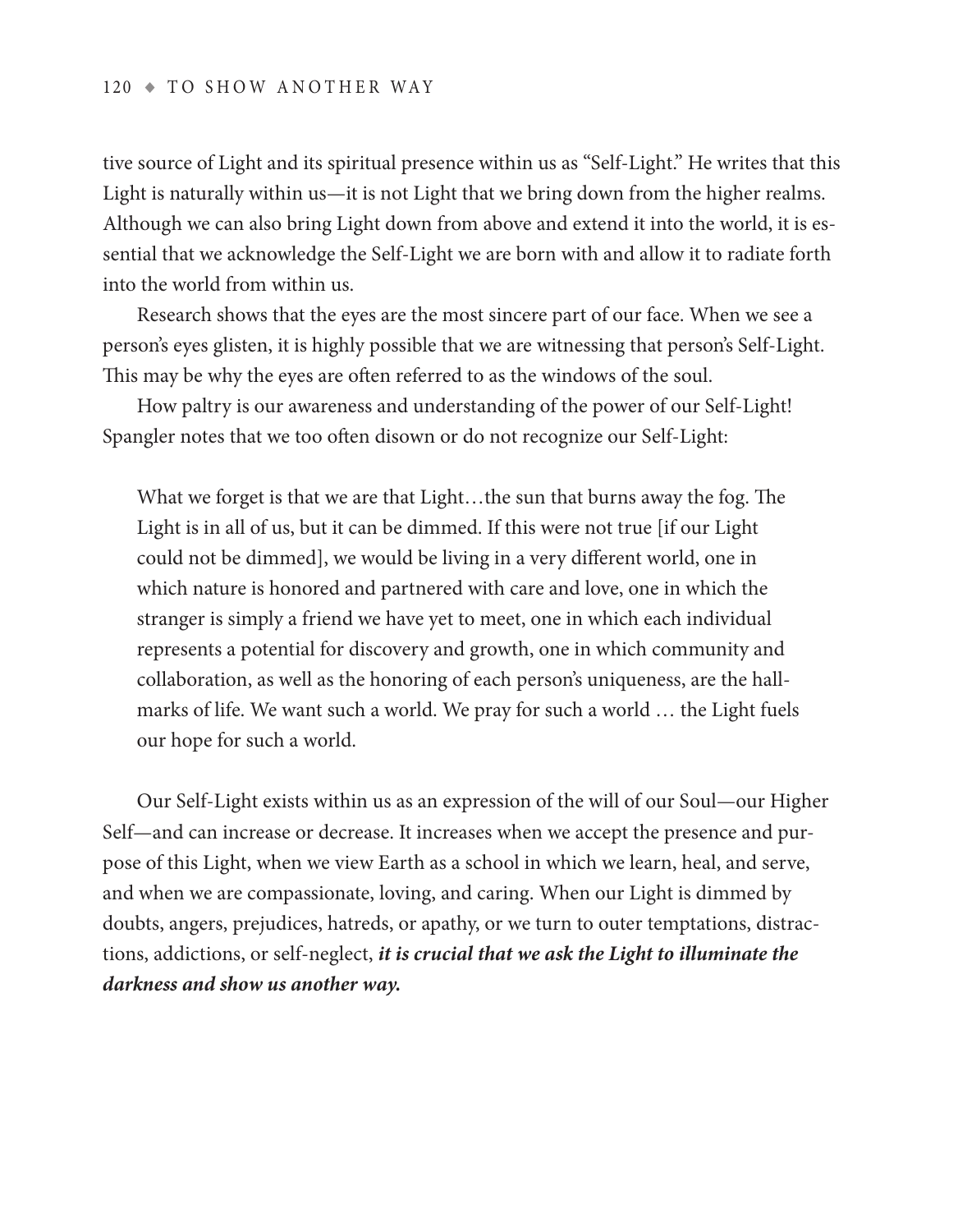#### **Generating and Radiating Light**

we radiate our Self-Light in many ways—in the Light of understanding and wisdom, in the Light of beauty and truth, in the Light of meaning and purpose, in the Light of compassion and love, in the Light of prayer, and in the Light of service to ourselves, others, and Planet Earth. when we infuse our life—its activities, its relationships—with Light, we simultaneously bring heaven and earth into closer proximity. In other words, when we radiate Light, we bring heaven and earth closer together in *every* activity we engage in—walking down the street, driving our car, caring for nature, relating to wildlife and pets, conversing with a stranger, caring for our family, writing letters, speaking on the phone, sharing our feelings, taking a class, working at our job, talking with our boss, interacting with the clerk who checks out our groceries, and so forth. Imagine how uplifting and meaningful our life would be if we radiated Light every day in this way!

#### **The Light of Compassion**

Radiating the Light of Compassion—our heart's tender opening to the pain and suffering of others—is critical at this time on Planet Earth. when we hear the call of compassion in action, we recognize *this call begins with ourselves*. we nurture our spiritual growth and cultivate compassion for others when we are first and foremost kind and caring toward ourselves.

Self-inquiry questions help us explore the role of compassion in action in our daily life. we can ask, "what is this for? what is the purpose for my doing this (or not doing this)? what is my intention for this action? My motivation? How can I **show another way** by saying or doing the right thing in the right way at the right time and for the right reason?" Many spiritual teachings suggest that we examine our thoughts and actions with the intent to *do no harm.* This extraordinary principle can be applied in our personal, interpersonal, and work life. we can apply it to all that exists on our planet. In the words of His Holiness the Dalai Lama, "Love and compassion are necessities, not luxuries. without them, humanity cannot survive. with them, we make a joint effort to solve the problems of the whole of humankind."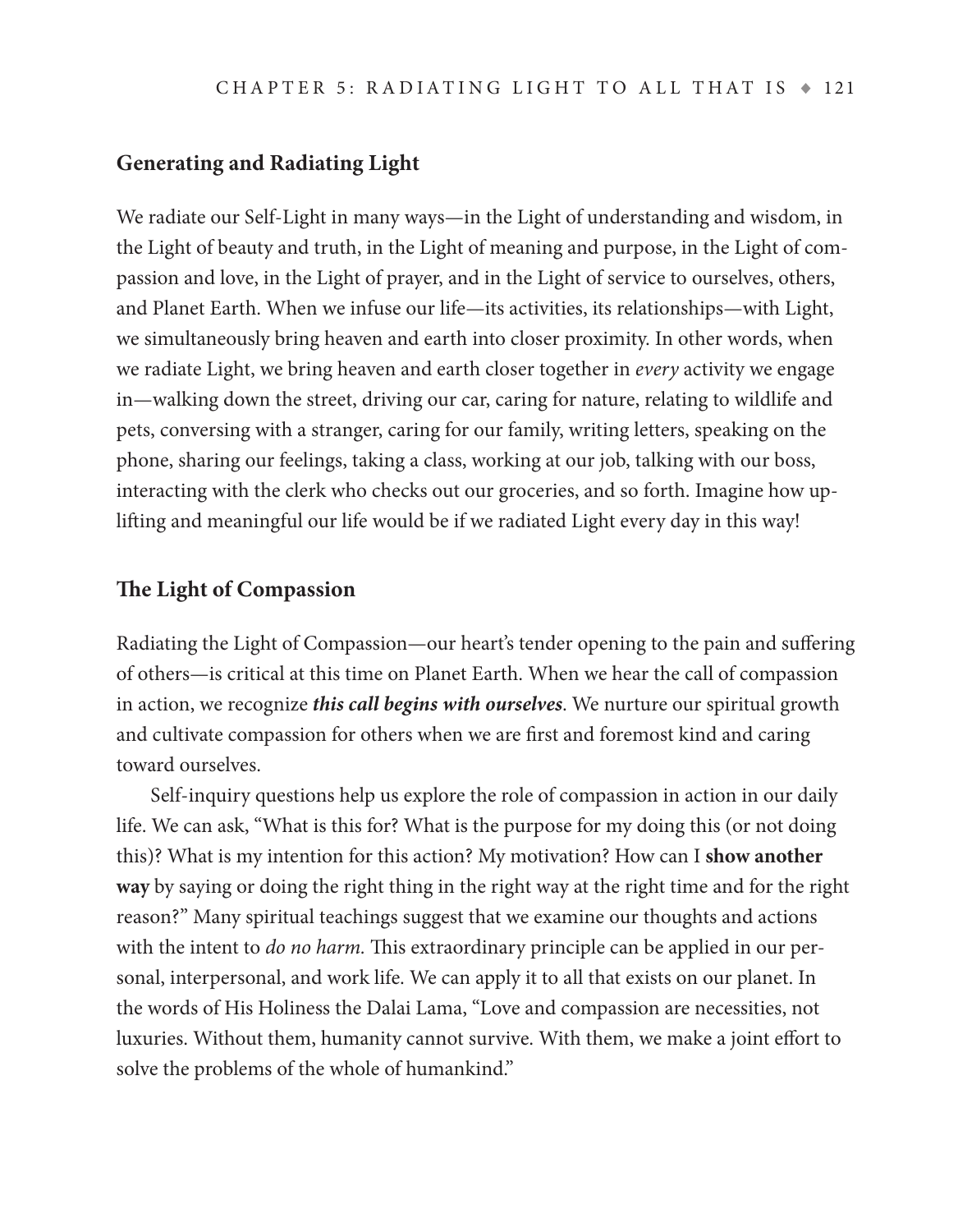#### 122 • TO SHOW ANOTHER WAY

#### **The Light of Heaven**

An awareness of how to respond purposefully to the ongoing crises of our world emerges when we invite the Light of Heaven to infuse ourselves and others through prayer. Prayer enables us to stand strong when we are buffeted by outer extremes of weather; by cultural, social, and political change; and by inner tensions of fear and distress. Prayer is a powerful response to humanity's cry for help.

Before praying, we pause and connect our heart with the Light of Heaven. The Light of Heaven, also referred to as God's Light, is prayer's sacred power. Prayer manifests as a point of Light shaped like a star. Those who accept a prayer's point of Light within their heart will "wake up" to their spirituality and welcome knowledge, wisdom, conscious knowing, and sacred service into their life.

Years ago, I discovered a Buddhist prayer that radiates Light to others with purity and integrity. The prayer consists of this simple sentence: **"I pray for \_\_\_\_\_\_'s highest possible evolution."** The prayer does not focus on what we think the person needs, such as relief from his or her suffering, or a change in the person's behavior, attitude, health, or circumstances. Rather, **the prayer invites the Light to support and guide the person's highest possible evolution at this time in his or her life.** 

#### **A New Reality**

we stand on the threshold of a new reality that is emerging on our planet. In this new reality, we recognize that all is energy. we welcome Light as the energy of Spirit, the energy of the Soul, the energy of life. we awaken to our spiritual origins. we know that our world is destined to radiate with Light in its many forms—understanding, wisdom, beauty, truth, meaning, purpose, compassion, and love. In this new reality, we literally stand in a waterfall of Light. As we radiate our Self-Light, we rekindle the spark and join with the Light in all we encounter—**showing another way** to ourselves, to others, and to our precious Planet Earth.